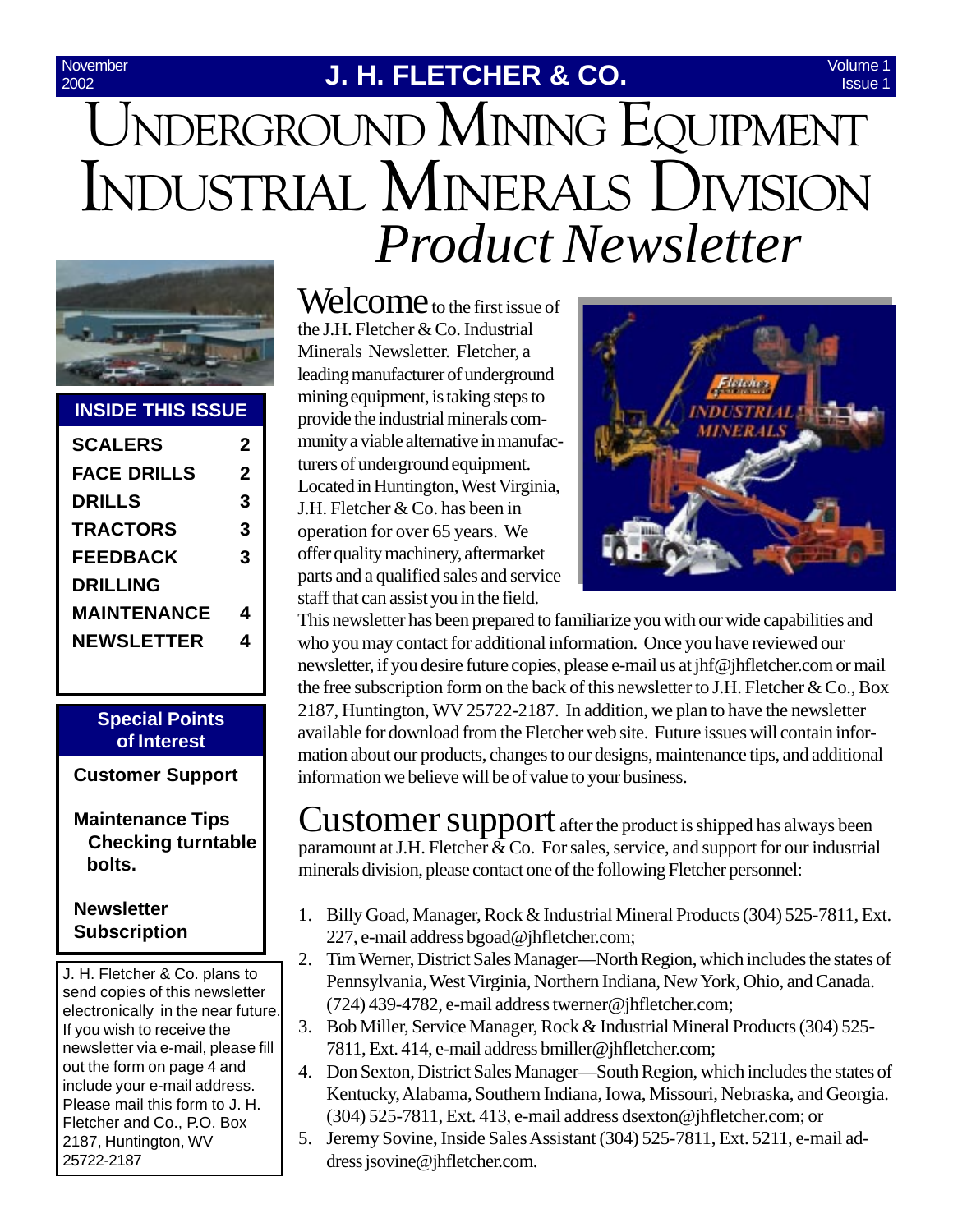# **INDUSTRIAL MINERALS EQUIPMENT**

 J.H.Fletcher & Co. has manufactured Industrial Minerals and Rock equipment since the 1960s. This equipment has been successfully operated in numerous mines throughout the United States and Canada over the last 40 years. Below are photographs of some of this equipment along with information about their capabilities. For additional information on this equipment or on specially designed units, please contact Billy Goad, Manager of the Industrial Minerals Department at (304) 525-7811, Ext. 227 or via e-mail at bgoad@jhfletcher.com.

## **3200 Series**

3200 is the number designation for the Fletcher line of scaling vehicles. The second two digits in the number will represent the maximum reach. In addition a letter designation makes up part of the model number. The Fletcher scalers are quite versatile in that they can be equipped with various heads depending on the needs of the mine.



*Cutter Drum*

*Hammer Pick*

# **3400 Series**

3400 series applies to Face Drills. As with the scalers the second two digits in the model number stand for the maximum reach. Face drills are available in single or dual boom models.



# **3600 & 3700 Series**

3600 and 3700 series make up the line of powder loaders. The 3600, seen pictured below, is the fork lift style and the 3700 is a boom style. As with all of Fletcher's equipment, machines are customized for each individual mine.

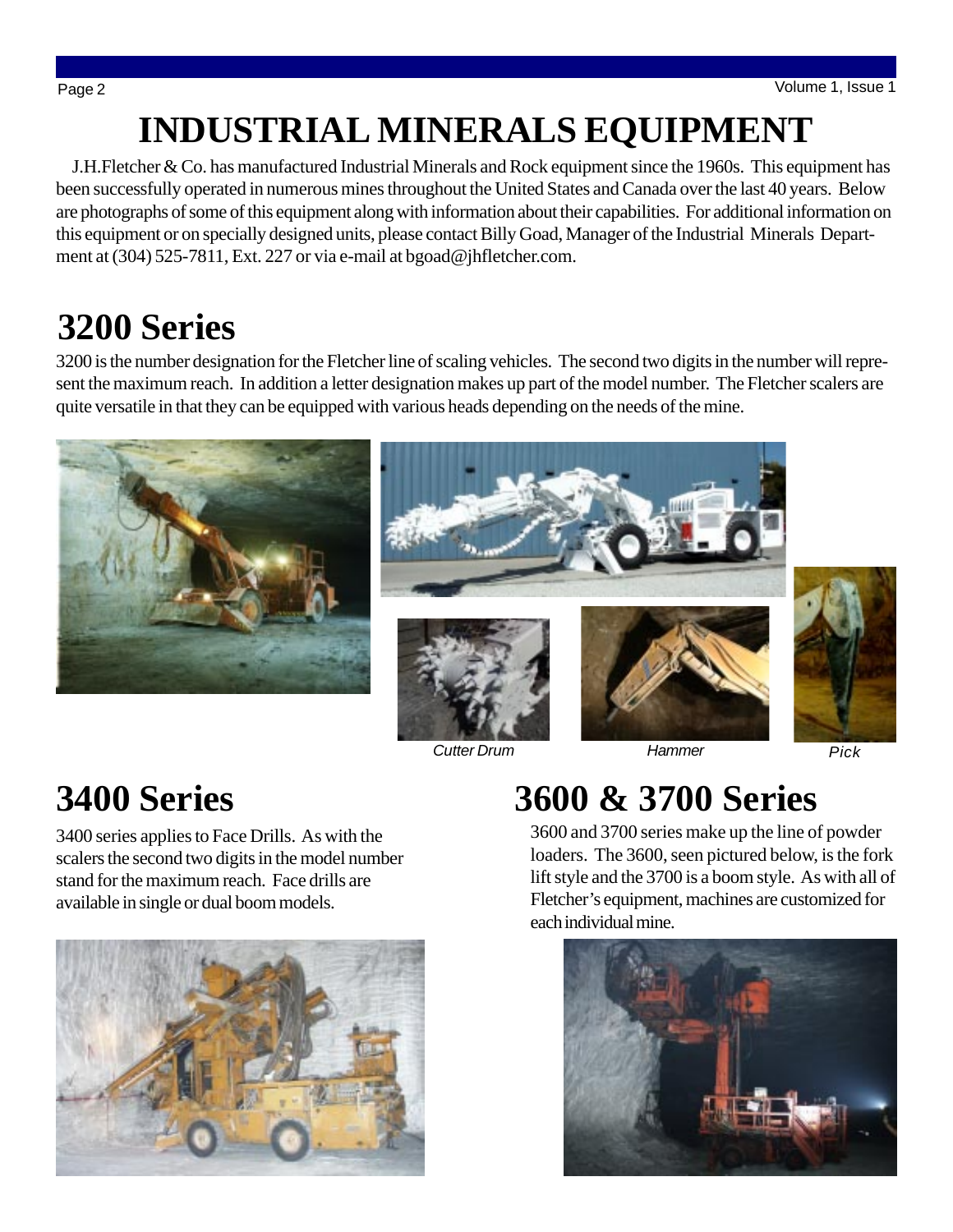# **INDUSTRIAL MINERALS EQUIPMENT** *continued*

#### **3000 Series**

3000 is the designation given to our remote operated roof bolters, previously called ARR-D. The machine pictured below is a 3035 AD. This is a remote operated roof bolter with a maximum

 reach of 35 feet, an articulated chassis, and powered by a diesel engine.



## **3100 Series**

3100 is the designation given to our man-up roof bolters, previously called AR-D. The machine pictured on the left is a 3135 AD. This is a man-up roof bolter with a maximum reach of 35 feet, an articulated chassis, and powered by a diesel engine.

## **3800 Series**

The 3800 series makes up the line of Fletcher Specialty Tractors. These can be configured in many different ways to meet the needs of the specific installation.



# **DRILLING FEEDBACK CONTROL SYSTEM**

 Fletcher DCU 142 microprocessor control system has been developed to optimize drilling. The system features drill thrust, drill rate, drill torque, and drill rotation control. The DCU 142 software provides rotation anti-jam and void detect to promote bit life. The system is available with vacuum monitoring or water monitoring. Both methods of drill hole flushing allow feedback to further control the drilling parameters. These features combine to optimize drilling.

 Fletcher DCU 142 microprocessor control system has been developed to optimize bolting. The system allows mechanical bolts to be set to predetermined torques without hydraulic adjustments. The desired bolt tightening pressure is set by the DCU 142 menu. The system also provides resin-bolting consistency by spinning and holding each bolt to the resin manufacturer's recommendations.

 The DCU 142 provides a recording option which allows drilling parameters to be recorded for later review. The recordings can define voids or separations in the mine top as well as drill thrust, drill rate, rotation pressure and flushing levels (water pressure or vacuum inHg). The plug in recording device will

store in excess of a shift's drilling information. The device is then taken to a laptop and downloaded for review.

 The system offers switch checks as well as sensor checks to aid with machine maintenance. A list of maintenance codes will be displayed on the face of the DCU to allow easier troubleshooting. The system also monitors the Fletcher / Pall hydraulic filter condition.

 The J.H. Fletcher drilling feedback control system is covered by U.S. Patent No. 6,216,800 and pending U.S. Patent Application No. 20010050186, other U.S. patents pending.



**DCU 142**